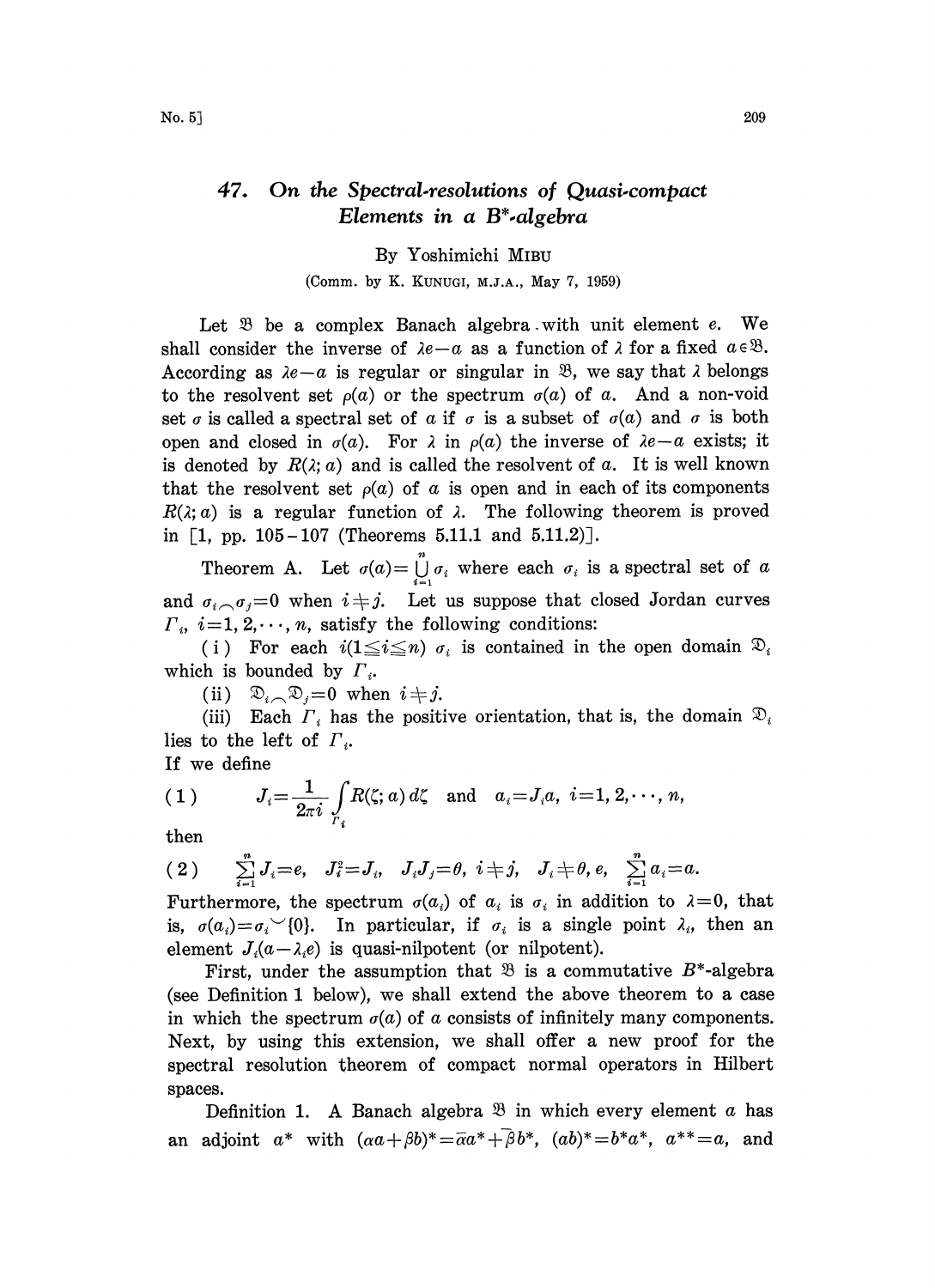$||a^*a|| = ||a||^2$  is called a  $B^*$ -algebra (see [1, p. 499]).

Lemma 1. If a is an element in a  $B^*$ -algebra  $\mathcal B$  such that  $a^*a$  $=aa^*$ , then we have  $\lim ||a^n||^{1/n} = ||a||$ . Hence any commutative  $B^*$ -algebra has no quasi-nilpotent element except for  $\theta$ .

The proof is omitted.

Definition 2. Let  $\mathfrak{B}$  be a Banach algebra with unit element e. An element  $a \in \mathcal{B}$  is called a quasi-compact element if the spectrum  $\sigma(a)$  consists of finite points or an infinitely many points  $\lambda_1, \lambda_2, \dots, \lambda_n, \dots$ such that  $\lim_{n \to \infty} \lambda_n = 0$ .

Lemma 2. Let  $\mathfrak{B}$  be a commutative  $B^*$ -algebra with unit element e and a an element in  $\mathfrak{B}$ . If  $R(\lambda; a)$  is regular for  $|\lambda| > R$ , then we have  $||a|| \leq R$ .

Proof. Since 
$$
R(\lambda; a) = (\lambda e - a)^{-1} = \lambda^{-1} (e - a/\lambda)^{-1}
$$
, we have easily  
\n(3)  $R(\lambda; a) = e\lambda^{-1} + \sum_{1}^{\infty} a^n \lambda^{-n-1}$  for  $|\lambda| > ||a||$ .

(3)  $R(\lambda; \alpha) = e^{\lambda^{-1}} + \sum_{i} \alpha^{n} \lambda^{-n-1}$  for  $|\lambda| > ||\alpha||$ .<br>On the other hand, the right hand of the above equation is convergent for  $|\lambda| > \lim_{n \to \infty} ||a^n||^{1/n}$  and is divergent for  $|\lambda| < \lim_{n \to \infty} ||a^n||^{1/n}$ . This implies that  $\{x; |\lambda| > R\} \subseteq \{x; |\lambda| > \lim_{n\to\infty} ||a^n||^{1/n}\},\$  that is,  $R \ge \lim_{n\to\infty} ||a^n||^{1/n} = ||a||$ (see Lemma 1). The lemma is thereby proved.

Theorem B. Let  $\mathfrak{B}$  be a commutative  $B^*$ -algebra with unit element e. If  $a \in \mathcal{B}$  is a quasi-compact element, a is expressible in the form

$$
(4) \t\t a = \sum_i \lambda_i J
$$

where  $J_i$  is an idempotent element with  $J_iJ_j=\theta$ ,  $i\neq j$  and  $\{\lambda_1,\lambda_2,\cdots\}$ is a finite set or an enumerable set such that  $\lim_{n \to \infty} \lambda_n = 0$ .

Proof. Let  $\{\lambda_1, \lambda_2, \dots\}$  be the spectrum of a except for 0. By the assumption of the lemma the set  $\{\lambda_1, \lambda_2, \dots\}$  is finite or enumerable (see Definition 2). Suppose that the spectrum  $\sigma(a)$  is infinite. Without loss of generality we may assume that

 $|\lambda_1| \geq |\lambda_2| \geq \cdots \geq |\lambda_n| \geq \cdots$ (5) We have clearly  $\lim_{n\to\infty} |\lambda_n|=0$ . Let  $\Gamma_i$  be the circle of center  $\lambda_i$  and

radius  $\varepsilon_i$ , where  $\varepsilon_i$  is a positive number such that

(6) 
$$
2\varepsilon_i < \text{Min }\{\inf_{j\neq i} |\lambda_i - \lambda_j|, \inf_{\lambda_j |i\neq |\lambda_j|} |(|\lambda_i| - |\lambda_j|)|\}.
$$

We define

(7) 
$$
J_i = \frac{1}{2\pi i} \int\limits_{\Gamma_i} R(\zeta; a) d\zeta, \quad i = 1, 2, \cdots
$$

For an arbitrary number  $\varepsilon > 0$ , there exists a natural number N such that

(8)  $|\lambda_N| \ge \varepsilon$ ,  $|\lambda_{N+1}| < \varepsilon$ .<br>We set  $\delta = (|\lambda_N| + |\lambda_{N+1}|)/2$  and let  $\Gamma_{\delta}$  be the circle of center origin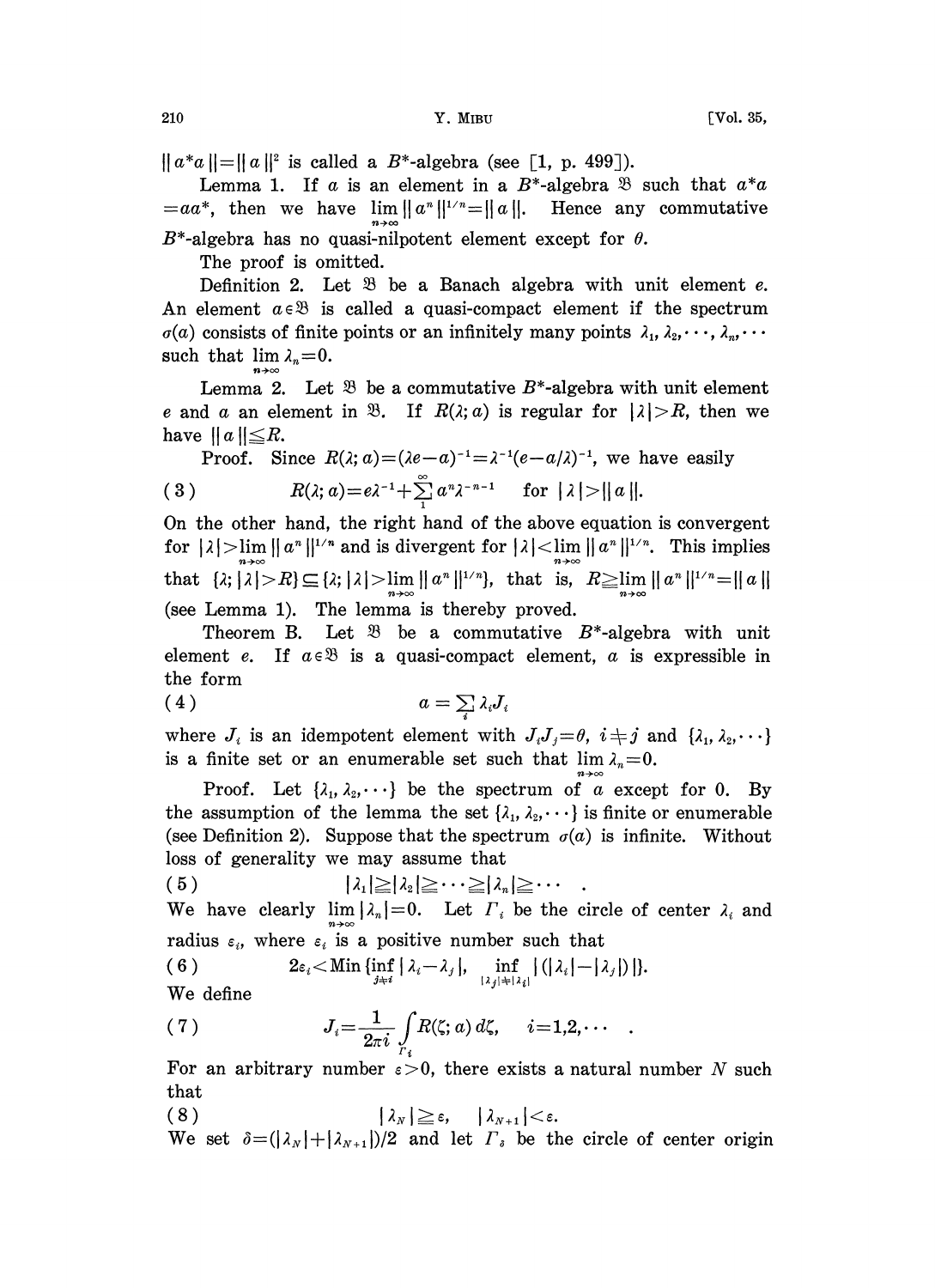No. 5] On the Spectral-resolutions of Quasi-compact Elements in a  $B^*$ -algebra 211

and radius  $\delta$ . We define

$$
(9) \t\t J_{\delta} = \frac{1}{2\pi i} \int\limits_{\Gamma_{\delta}} R(\zeta; a) ds.
$$

In virtue of (6) we can easily see that

(10)  $\mathfrak{D}_{i} \setminus \mathfrak{D}_{i} = 0, \ i = 1, 2, \cdots, N \text{ and } \mathfrak{D}_{i} \setminus \mathfrak{D}_{i} = 0, \ i \neq j,$ 

where  $\mathfrak{D}_i$  and  $\mathfrak{D}_i$  are open domains which are bounded by  $\Gamma_i$  and  $\Gamma_i$ respectively. Hence by Theorem A we have

(11) 
$$
J_1+J_2+\cdots+J_N+J_s=e
$$
  $(a=\sum_{i=1}^N J_i a+J_i a)$ ,  $J_iJ_j=0$ ,  $i \neq j$ ,  $J_iJ_i=0$   
and

$$
\frac{1}{4}a
$$

(12) 
$$
\sigma(J_{\delta}a) = \{0, \lambda_{N+1}, \lambda_{N+2}, \cdots\}.
$$

It follows from (12), (8) and Lemma 2 that  $||J_a a|| \leq \varepsilon$ . This implies that  $a=\sum_{i=1}^{\infty}J_i a$ . Furthermore, from Theorem A  $\bar{a}_i=J_i(a-\lambda_i e)$  is quasithat  $a = \sum_{i=1} J_i a$ . Furthermore, from Theorem A  $\bar{a}_i = J_i (a - \lambda_i e)$  is quasi-<br>nilpotent (or nilpotent). Hence by Lemma 1  $\bar{a}_i = J_i (a - \lambda_i e) = \theta$ , that is,<br> $J_i a = \lambda_i J_i$ . Consequently, we have  $a = \sum_{i=1}^{\infty} \lambda_i J_i$ . When  $\sigma$ nilpotent (or nilpotent). Hence by Lemma 1  $\bar{a}_i = J_i(a - \lambda_i e) = \theta$ , that is, have similarly  $a = \sum_{i=1}^{n} \lambda_i J_i$ . Thus our theorem is completely proved.

Lemma 3. If  $E$  is a bounded normal operator in a Hilbert space  $\delta$  such that  $E^2=E$ , then E is the projection of  $\delta$  on some closed linear manifold  $\mathfrak{M}$ .

Proof. Let  $H=EE^*(-E^*E)$ . Then it is easily seen that  $H^*=H$ and  $H^2=H$ . Hence H is the projection of  $\tilde{\phi}$  on some closed linear manifold  $\mathfrak{M}$ . We shall prove that  $E=H$ . For every  $f \in \mathfrak{M}$  we have  $f=E E^*f$  and hence  $Ef = E(E E^*f) = E^2 E^*f = E E^*f = f$ . And for every  $g \in \mathbb{R}^{\perp}$  (orthogonal complement of  $\mathbb{R}$ ) we have  $||Eg||^2 = (Eg, Eg)$  $=(E^*Eg, g) = (Hg, g) = (\theta, g) = 0$ , that is,  $Eg = 0$ . Consequently, the operator E coincides with the projection H of  $\mathfrak{D}$  on the closed linear manifold  $\mathfrak{M}$ .

Corollary to Theorem B. Let  $H$  be a compact normal operator in a Hilbert space  $\tilde{\varphi}$ . Then H is expressed in the form<br>
(13)  $H = \sum_i \lambda_i E_i$ 

$$
(13) \t\t H = \sum_{i} \lambda_i E_i
$$

where  $E_i$  is a projection such that  $E_i E_j = \theta$ ,  $i + j$ , and  $\{\lambda_1, \lambda_2, \dots\}$  is a finite set or an enumerable set such that  $\lim_{n \to \infty} \lambda_n = 0$ .

Proof. Let  $\mathfrak{E}(\mathfrak{H})$  be the Banach algebra of endomorphisms of  $\mathfrak{H}$ . By corresponding to every  $T \in \mathfrak{C}(\mathfrak{H})$ , as the adjoint of T, the adjoint operator of T,  $\mathfrak{E}(\mathfrak{H})$  becomes a B<sup>\*</sup>-algebra. Let  $\{H, H^*\}'$  be the set of all the operators  $T \in \mathfrak{E}(\mathfrak{H})$  such that T commutes with both H and  $H^*$ .

And let  $\mathfrak{B}$  be the set of all the operators  $T \in \mathfrak{C}(\mathfrak{H})$  such that T commutes with every operator belonging to the set  $\{H, H^*\}'$ . Then we can easily see that  $\mathfrak{B}$  is a commutative  $B^*$ -algebra containing H and